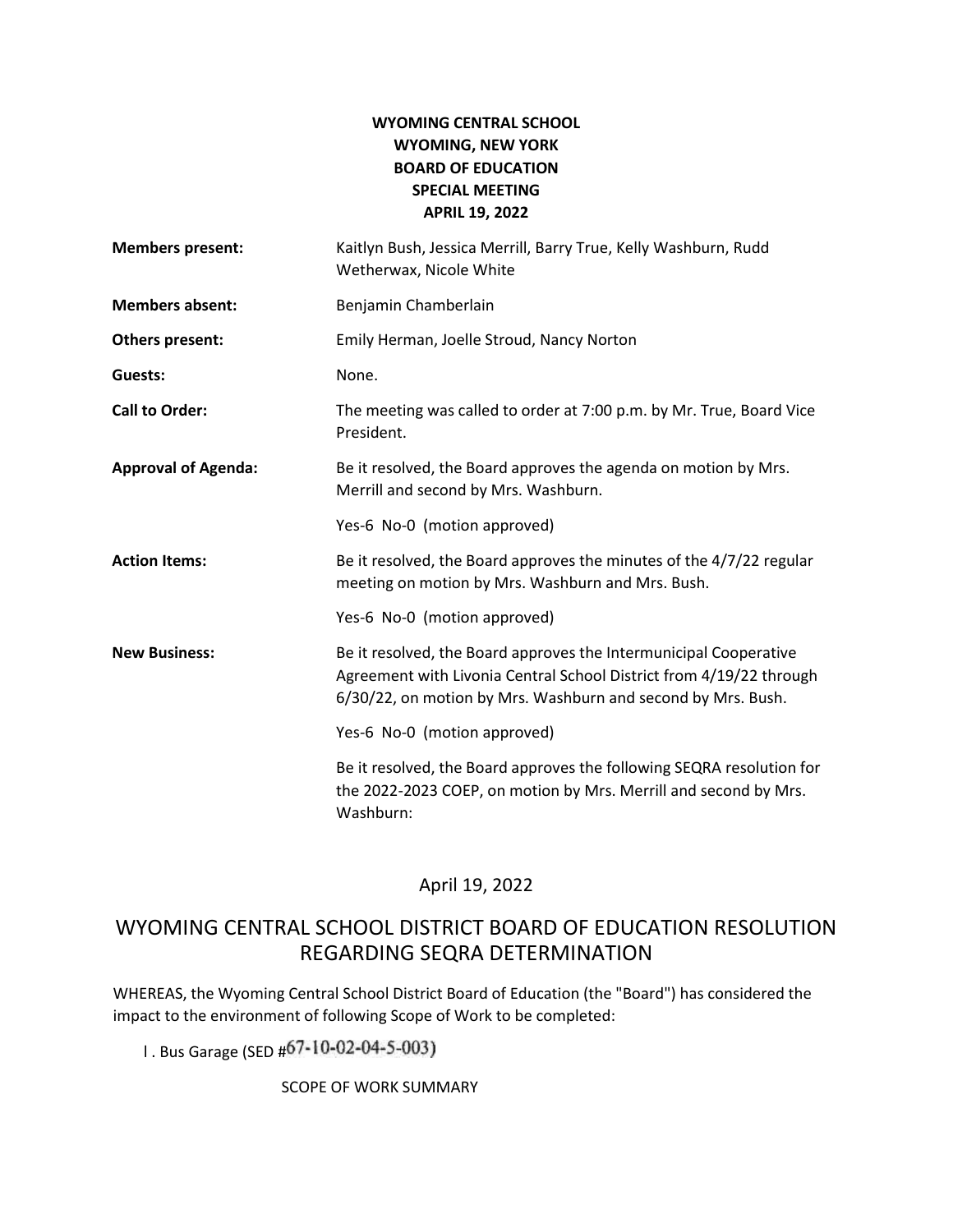HVAC & lighting improvements at the Bus Garage.

WHEREAS, the Board has reviewed the Scope of Work set forth above as one Proposed Action, and has further consulted with its Architects and legal counsel with respect to the potential for environmental impacts resulting from the Proposed Action;

WHEREAS, the Board has relied on the statement of facts contained in the State Education Department Project Descriptions (Form FP-PD) and reviewed the Proposed Action with respect to the Type Il criteria set forth in 6 NYCRR. Part 617 of the Environmental Conservation Law, Article 8 ("SEQRA") and concluded that the project involves:

- Maintenance or reconstruction involving no substantial changes in an existing facility or structure (6 NYCRR §617.5(c)(l ));
- Replacement, rehabilitation or reconstruction of a structure or facility, in kind, on the same site, including upgrading buildings to meet building or fire codes (6 NYCRR§617.5(c

THEREFORE, BE IT RESOLVED, by the Board as follows:

- l . The Proposed Action, individually and cumulatively, does not constitute substantial changes to the existing facilities and involves routine activities of educational institutions, and, therefore, does not exceed the thresholds for a Type 11 Action established under 6 NYCRR Part 617.
- 2. The Board hereby determines the Proposed Action is a Type Il action in accordance with SEQRA regulations.
- 3. No further review of the Proposed Action is required under SEQRA.
- 4. This resolution shall be effective immediately.

Yes-6 No-0 (motion approved)

Be it resolved, the Board approves the Architect Fee Proposal for the 2022-2023 COEP submitted by Clark Patterson Lee, Architects, on motion by Mrs. Bush and second by Mrs. White.

Yes-6 No-0 (motion approved)

Be it resolved, the Board accepts the donation from the Warsaw Soccer Club in the amount of \$200.00, for the use of the gym, on motion by Mrs. Merrill and second by Mrs. Washburn.

Yes-6 No-0 (motion approved)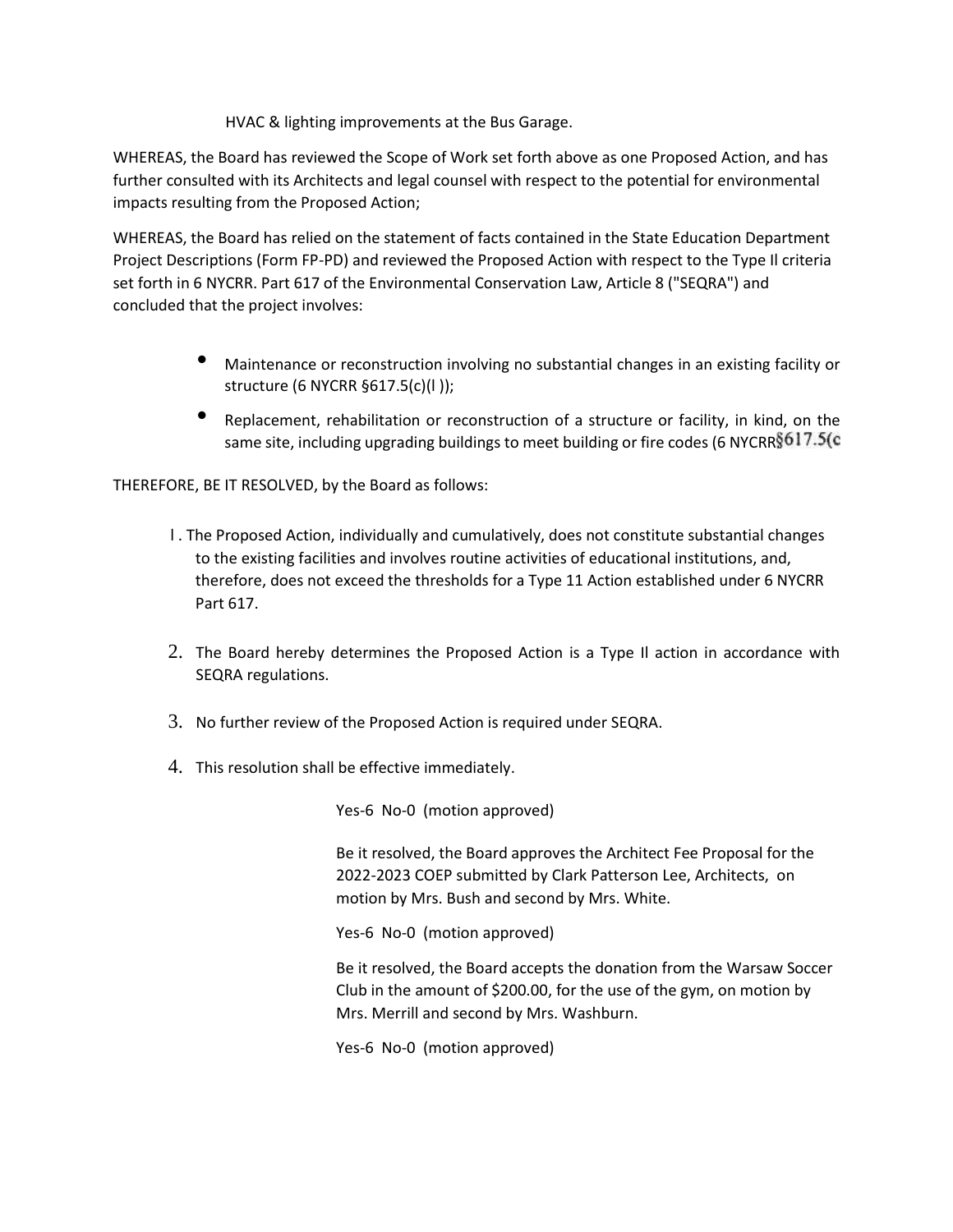# **Old Business:** Be it resolved, the Board approves the proposed annual budget for the 2022-2023 school year in the amount of \$6,182,244.00 on motion by Mrs. Merrill and second by Mrs. White.

Yes-6 No-0 (motion approved)

Be it resolved, the Board approves the following propositions to be place on the ballot at the Annual Vote and Election on May 17, 2022, on motion by Mrs. Merrill and second by Mrs. Washburn.

#### **PROPOSITION #1, ANNUAL BUDGET**

#### *Shall the following resolution be adopted?*

RESOLVED, that the Board of Education of the Wyoming Central School District shall be authorized to expend the amount of \$6,182,244.00, to meet the expenditures for the fiscal year 2022-2023, AND FURTHER that said Board of Education shall be authorized to levy and collect a tax upon taxable property of the School District in an amount necessary therefore.

#### **PROPOSITION #2, BOARD ELECTION**

RESOLVED, to elect one (1) member of the Board of Education for one (1) five (5) year term commencing July 1, 2022 and expiring on June 30, 2027 to succeed Kelly Washburn, whose term expires on June 30, 2022. All board positions are at-large. Due to the lack of a nominating petition being submitted, you may write-in the candidate of your choice. *Vote for one (1):*

Write-In Candidate

### **PROPOSITION #3, WYOMING FREE CIRCULATING LIBRARY ASSOCIATION**

### *Shall the following resolution be adopted?*

RESOLVED, that the sum raised by annual levy of a tax upon the taxable real property within the Wyoming Central School District for the purpose of funding a portion of the operating expenses of the Wyoming Free Library Association shall be increased by Two Thousand Dollars (\$2,000.00) from the annual amount of Thirty-Nine Thousand Four Hundred Ninety-Five Dollars (\$39,495.00) to the annual amount of Forty-One Thousand Four Hundred Ninety-Five Dollars (\$41,495.00) commencing with the 2022-2023 school year?

Yes-6 No-0 (motion approved)